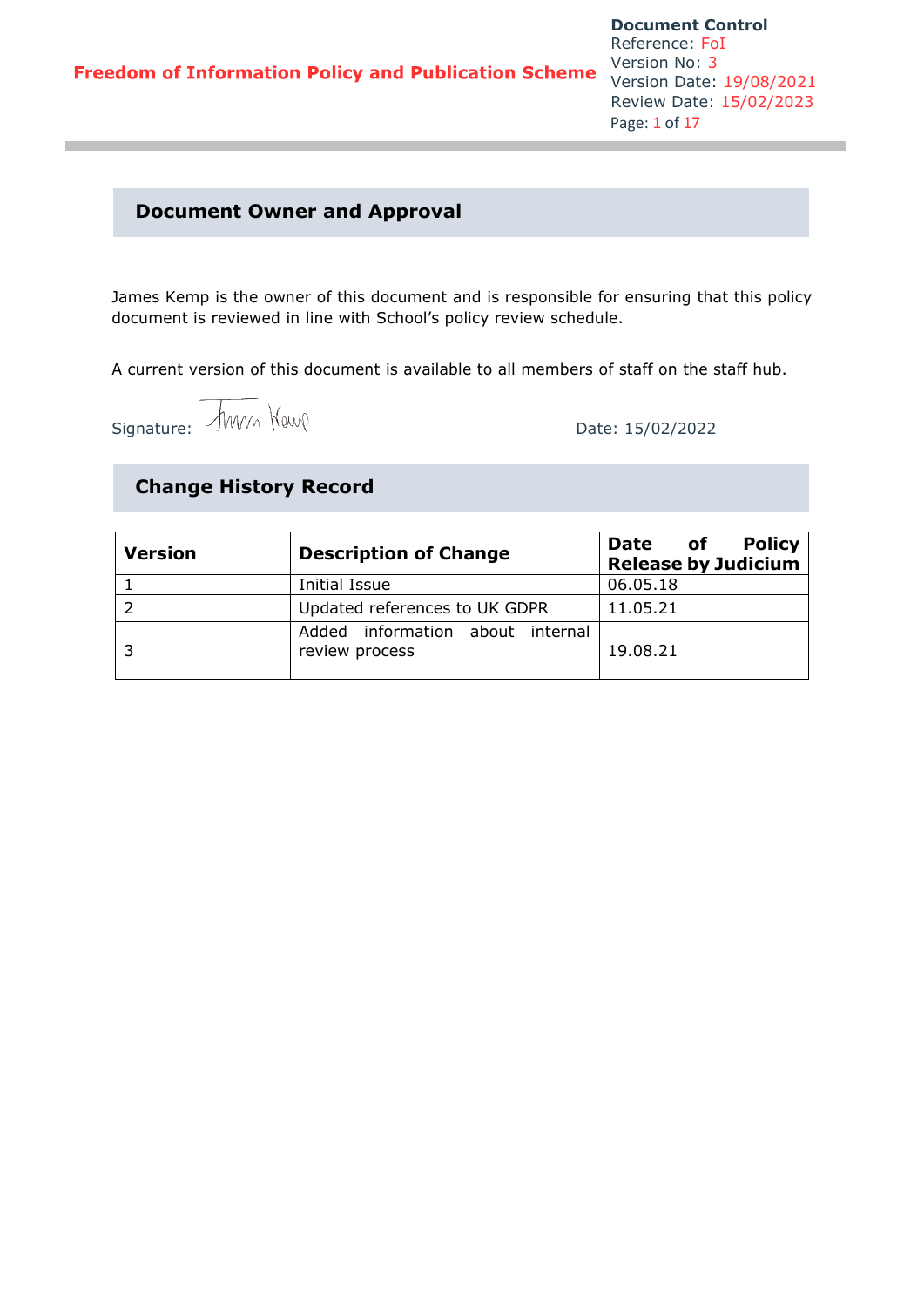### **Introduction**

The Freedom of Information Act 2000 gives individuals the right to access official information from public bodies. Under the Act, any person has a legal right to ask for access to information held by the school. They are entitled to be told whether the school holds the information, and to receive a copy, subject to certain exemptions. While the Act assumes openness, it recognises that certain information is sensitive. There are exemptions to protect this information. Full details on how requests can be made are set out in section 1 of this policy.

Public Authorities should be clear and proactive about the information they will make public. For this reason, a publication scheme is available and can be found at section 2 of this policy.

This policy does not form part of any individual's terms and conditions of employment with the School and is not intended to have contractual effect.

### **Section 1 – Freedom of Information Requests**

This policy should be used in conjunction with the school's Data Protection Policy.

Requests under Freedom of Information should be made to James Kemp. However, the request can be addressed to anyone in the School. All staff need to be aware of the process for dealing with requests.

Requests for information that are not data protection or environmental information requests will be covered by the Freedom of Information Act.

**Data Protection enquiries (or Subject Access Requests/SARs)** are requests where the enquirer asks to see what personal information the school holds about the enquirer. If the enquiry is a Data Protection request, the School's Data Protection Policy should be followed.

**Environmental Information Regulations enquiries** are those which relate to air, water, land, natural sites, built environment, flora and fauna, health, and any decisions and activities affecting any of these. These could, therefore, include enquiries about recycling, phone masts, school playing fields, car parking etc. If the enquiry is about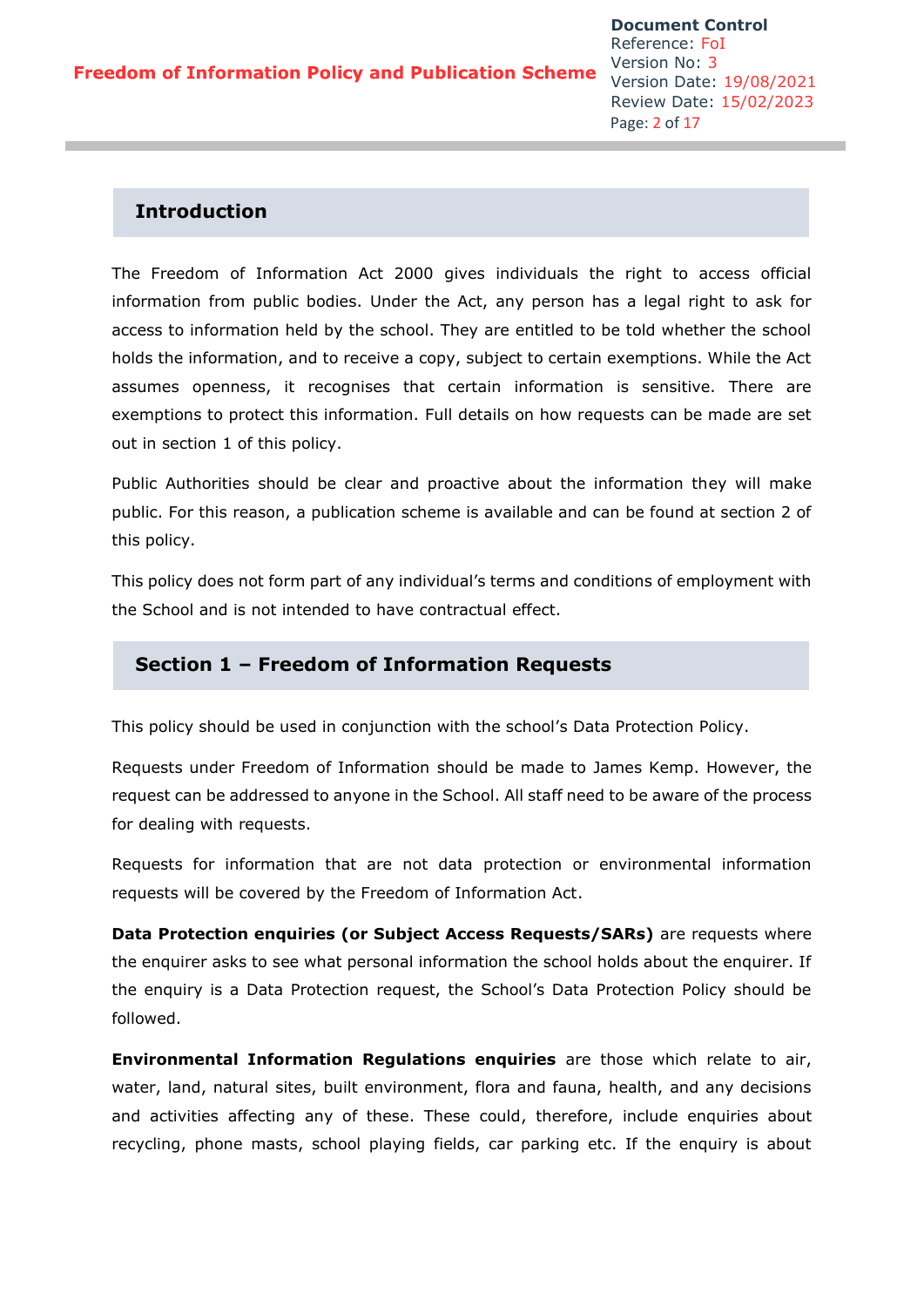environmental information, follow the guidance on the Department for Environment, Food and Rural Affairs (DEFRA) website.

Freedom of Information requests *must* be made in writing, (including email), and should include the enquirer's name, correspondence address (email addresses are allowed), and state what information they require. There must be enough information in the request to be able to identify and locate the information. If this information is covered by one of the other pieces of legislation (as referred to above), they will be dealt with under the relevant policy/procedure related to that request.

If the request is ambiguous and/or the School require further information in order to deal with your request, the School will request this further information directly from the individual making the request. Please note that the School do not have to deal with the request until the further information is received. Therefore, the time limit starts from the date that the School receives all information required in order to deal with the request.

The requester does not have to mention the Act, nor do they have to say why they want the information. There is a duty to respond to all requests, telling the enquirer whether or not the information is held, and supplying any information that is held, except where exemptions apply. There is a time limit of 20 school days (i.e. excluding school holidays) for responding to the request.

# **Information**

Provided all requirements are met for a valid request to be made, the School will provide the information that it holds (unless an exemption applies).

*Holding* information means information relating to the business of the school:

- That the school has created; or
- That the school has received from another body or person; or
- Held by another body on the school's behalf.

Information means both hard copy and digital information, including email.

If the information is held by another public authority, such as the Local Authority, first check with them they hold it, then transfer the request to them. If this applies, the School will notify the enquirer that they do not hold the information and to whom they have transferred the request. The School will continue to answer any parts of the enquiry in respect of information it does hold.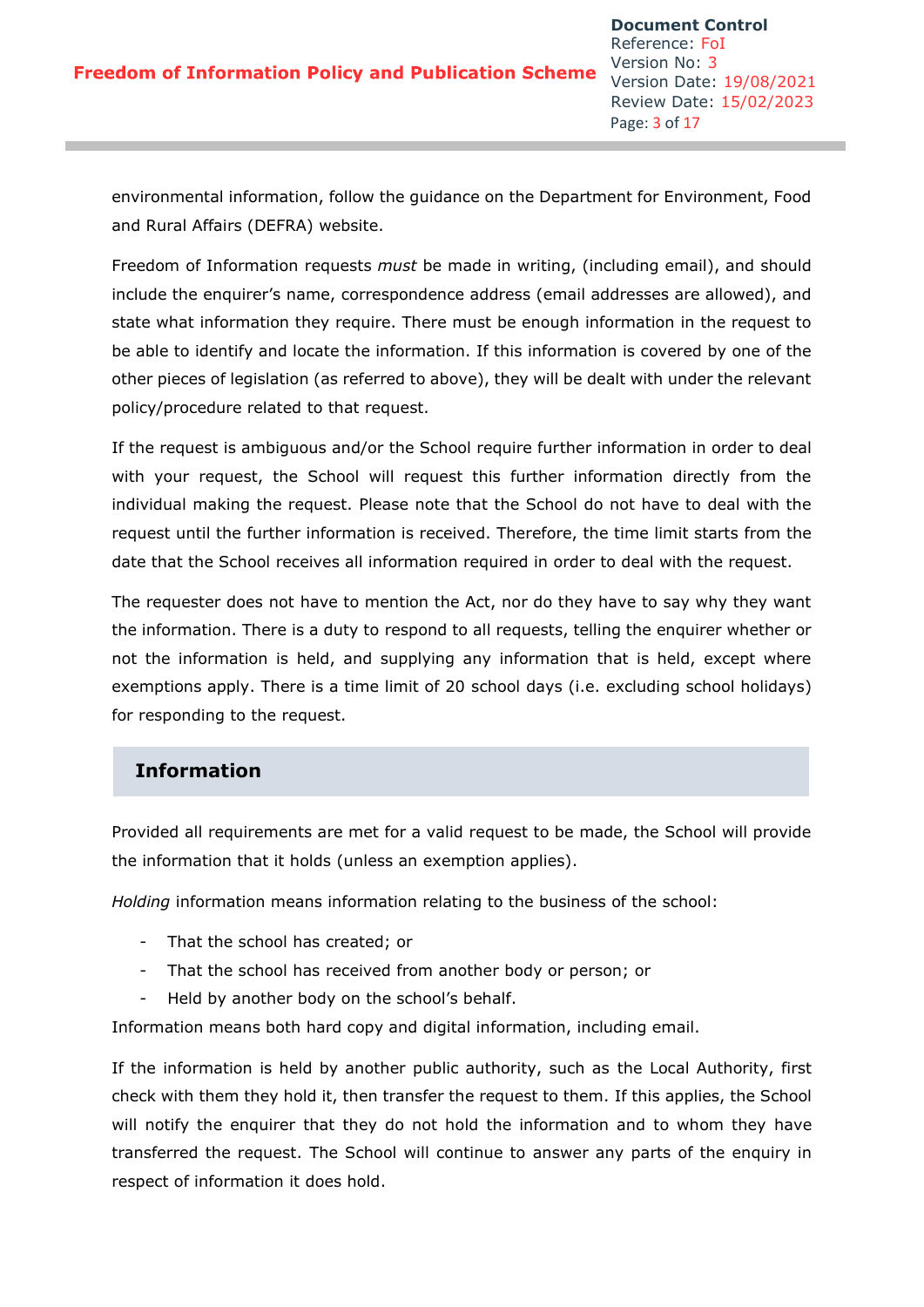When the School does not hold the information, it has *no duty to create or acquire it* just to answer the enquiry; although a reasonable search will be made before confirming whether the School has the information requested.

If the information requested is already in the public domain, for instance, through the Publication Scheme or on the School's website, the School will direct the enquirer to the information and explain how to access it.

The requester has the right to be told if the information requested is held by the School (subject to any of the exemptions). This obligation is known as the school's *duty to confirm or deny* that it holds the information. However, the school does not have to confirm or deny if:

- The exemption is an absolute exemption; or
- In the case of qualified exemptions, confirming or denying would itself disclose exempted information.

# **Vexatious Requests**

There is no obligation on the School to comply with vexatious requests. A vexatious request is one which is designed to cause inconvenience, harassment or expense rather than to obtain information, and would require a substantial diversion of resources or would otherwise undermine the work of the school. However, this does not provide an excuse for bad records management.

In addition, the School do not have to comply with repeated identical or substantially similar requests from the same applicant unless a reasonable interval has elapsed between requests.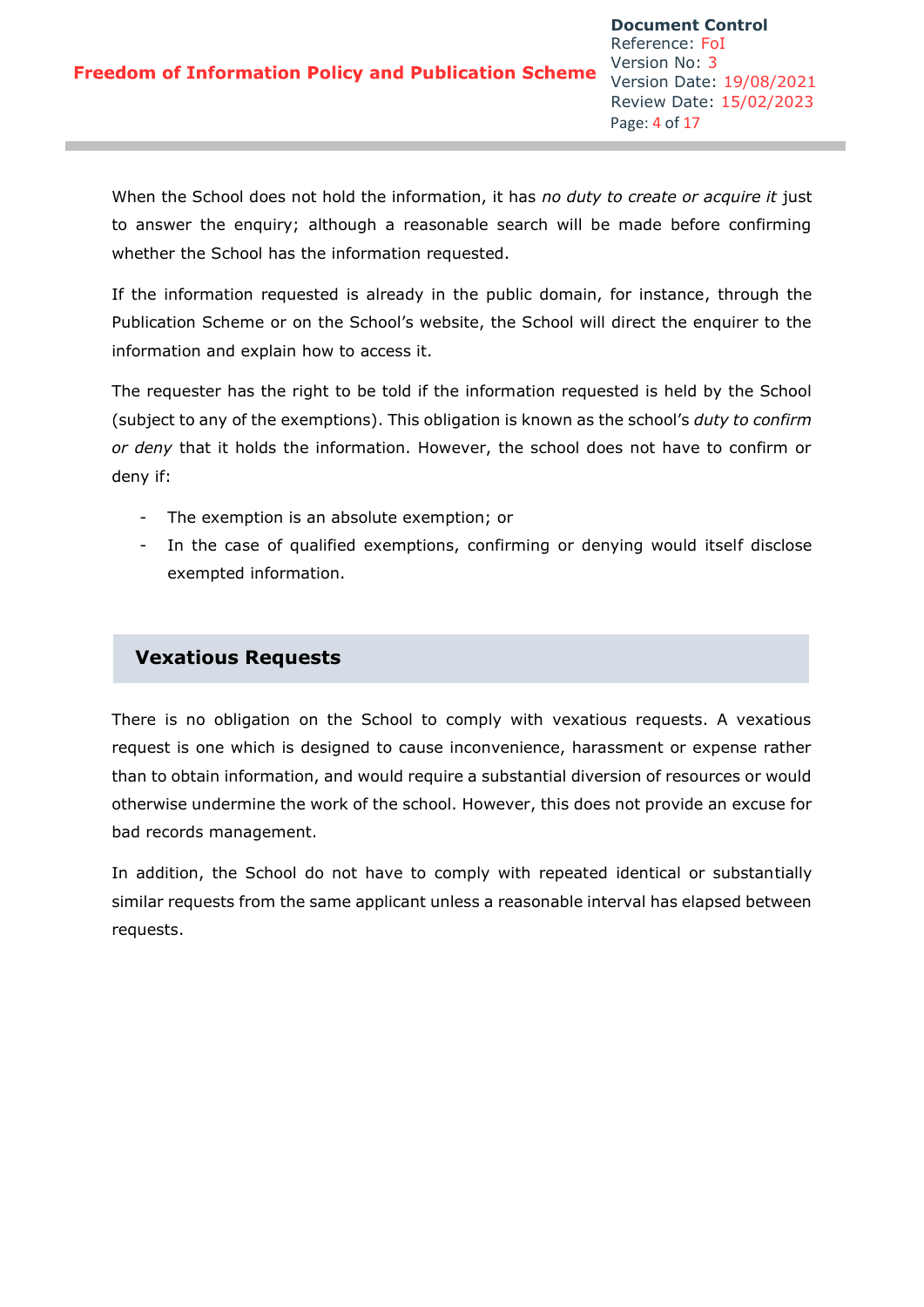#### **Fees**

The School may charge the requester a fee for providing the requested information. This will be dependent on whether the staffing costs in complying with the request exceeds the threshold. The threshold is currently £450 with staff costs calculated at a fixed rate of £25 per hour (therefore 18 hours' work is required before the threshold is reached).

If a request would cost less than the threshold, then the school can only charge for the cost of informing the applicant whether the information is held, and communicating the information to the applicant (e.g. photocopying, printing and postage costs).

When calculating costs/threshold, the School can take account of the staff costs/time in determining whether the information is held by the School, locating and retrieving the information, and extracting the information from other documents. The School will not take account of the costs involved with considering whether information is exempt under the Act.

If a request would cost more than the appropriate limit,  $(E450)$  the school can turn the request down, answer and charge a fee or answer and waive the fee.

If the School are going to charge they will send the enquirer a fees notice. The School do not have to comply with the request until the fee has been paid. More details on fees can be found on the ICO website.

If planning to turn down a request for cost reasons, or charge a high fee, you should contact the applicant in advance to discuss whether they would prefer the scope of the request to be modified so that, for example, it would cost less than the appropriate limit.

Where two or more requests are made to the School by different people who appear to be acting together or as part of a campaign the estimated cost of complying with any of the requests may be taken to be the estimated total cost of complying with them all.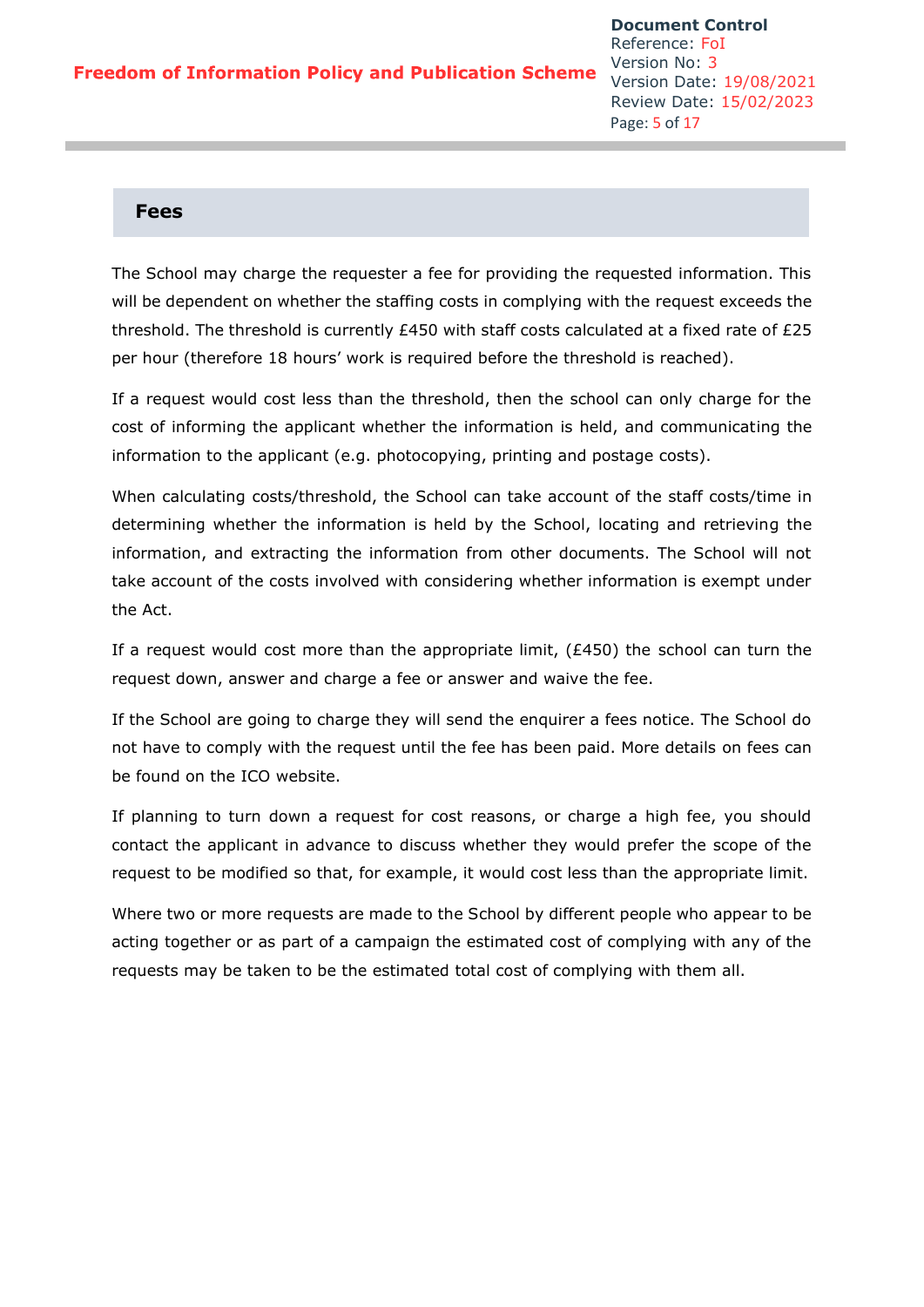### **Time Limits**

Compliance with a request must be prompt and within the time limit of 20 school days (this does not include the school holidays or weekends) or 60 working days if this is shorter. Failure to comply could result in a complaint by the requester to the Information Commissioner's Office. The response time starts counting as the first day from the next working day after the request is received (so if a request was received on Monday 6<sup>th</sup> October the time limit would start from the next working day, the  $7<sup>th</sup>$  October).

Where the School has asked the enquirer for more information to enable it to answer, the 20 school days start time begins when this further information has been received.

If some information is exempt this will be detailed in the School's response.

If a qualified exemption applies and the School need more time to consider the public interest test, the School will reply in 20 school days stating that an exemption applies but include an estimate of the date by which a decision on the public interest test will be made. This should be within a "reasonable" time.

Where the School has notified the enquirer that a charge is to be made, the time period stops until payment is received.

# **Third Party Data**

Consultation of third parties may be required if their interests could be affected by release of the information requested, and any such consultation may influence the decision.

Consultation will be necessary where:

- Disclosure of information may affect the legal rights of a third party, such as the right to have certain information treated in confidence or rights under Article 8 of the European Convention on Human Rights;
- The views of the third party may assist the School to determine if information is exempt from disclosure; or
- The views of the third party may assist the School to determine the public interest test.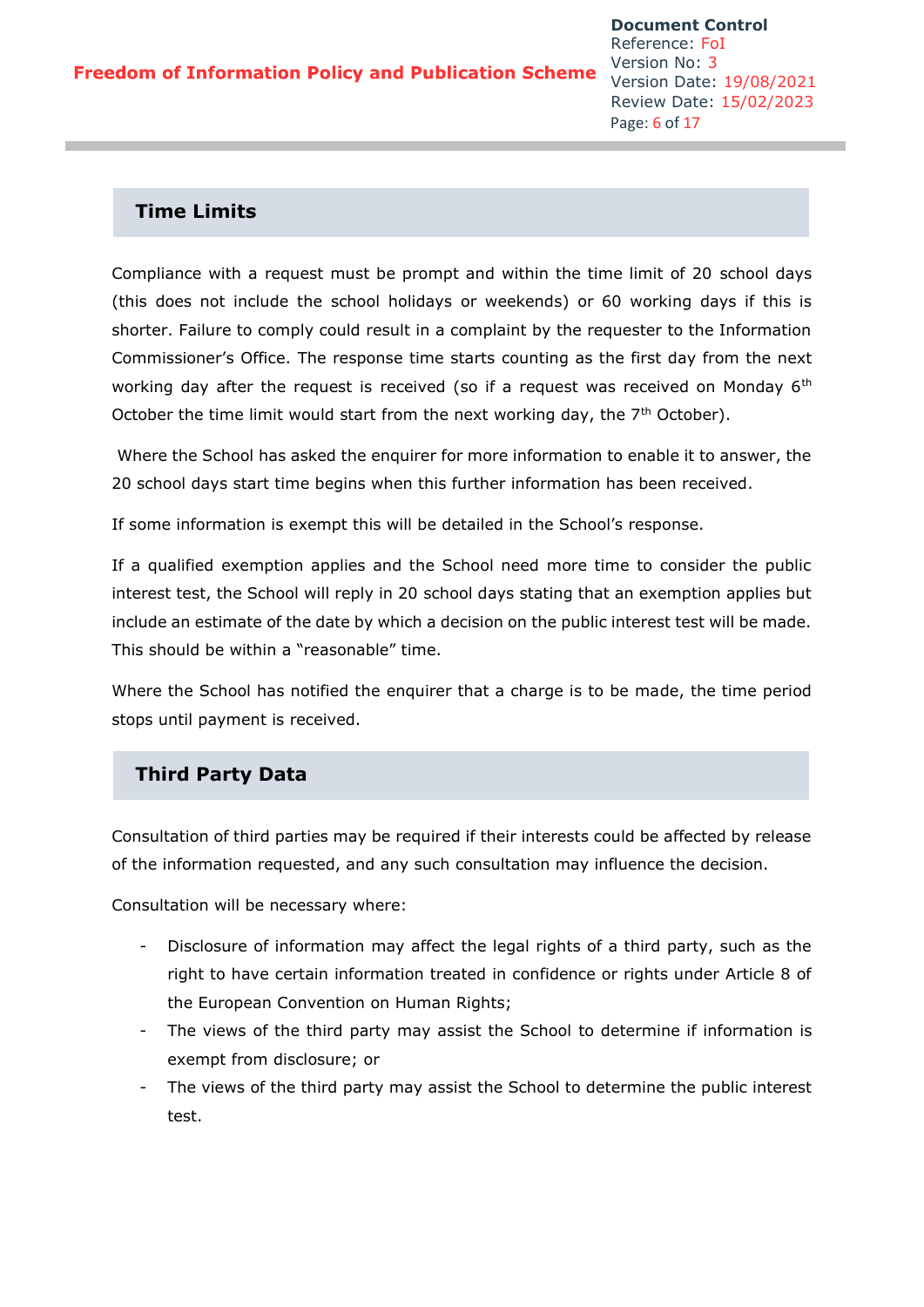Personal information requested by third parties is also exempt under this policy where release of that information would breach the Data Protection Act. If a request is made for a document (e.g. Governing Body minutes) which contains personal information whose release to a third party would breach the Data Protection Act, the document may be issued by blanking out the relevant personal information as set out in the redaction procedure.

# **Exemptions**

The presumption of the Freedom of Information Act is that the School will disclose information unless the Act provides a specific reason to withhold it. The Act recognises the need to preserve confidentiality and protect sensitive material in certain circumstances.

The School may refuse all/part of a request, if one of the following applies: -

- 1) There is an exemption to disclosure within the act;
- 2) The information sought is not held;
- 3) The request is considered vexatious or repeated; or
- 4) The cost of compliance exceeds the threshold.

A series of exemptions are set out in the Act which allow the withholding of information in relation to an enquiry. Some are specialised in their application (such as national security) and would not usually be relevant to schools.

There are two general categories of exemptions:-

- **1) Absolute**: where there is no requirement to confirm or deny that the information is held, disclose the information or consider the public interest; and
- **2) Qualified**: where, even if an exemption applies, there is a duty to consider the public interest in disclosing information.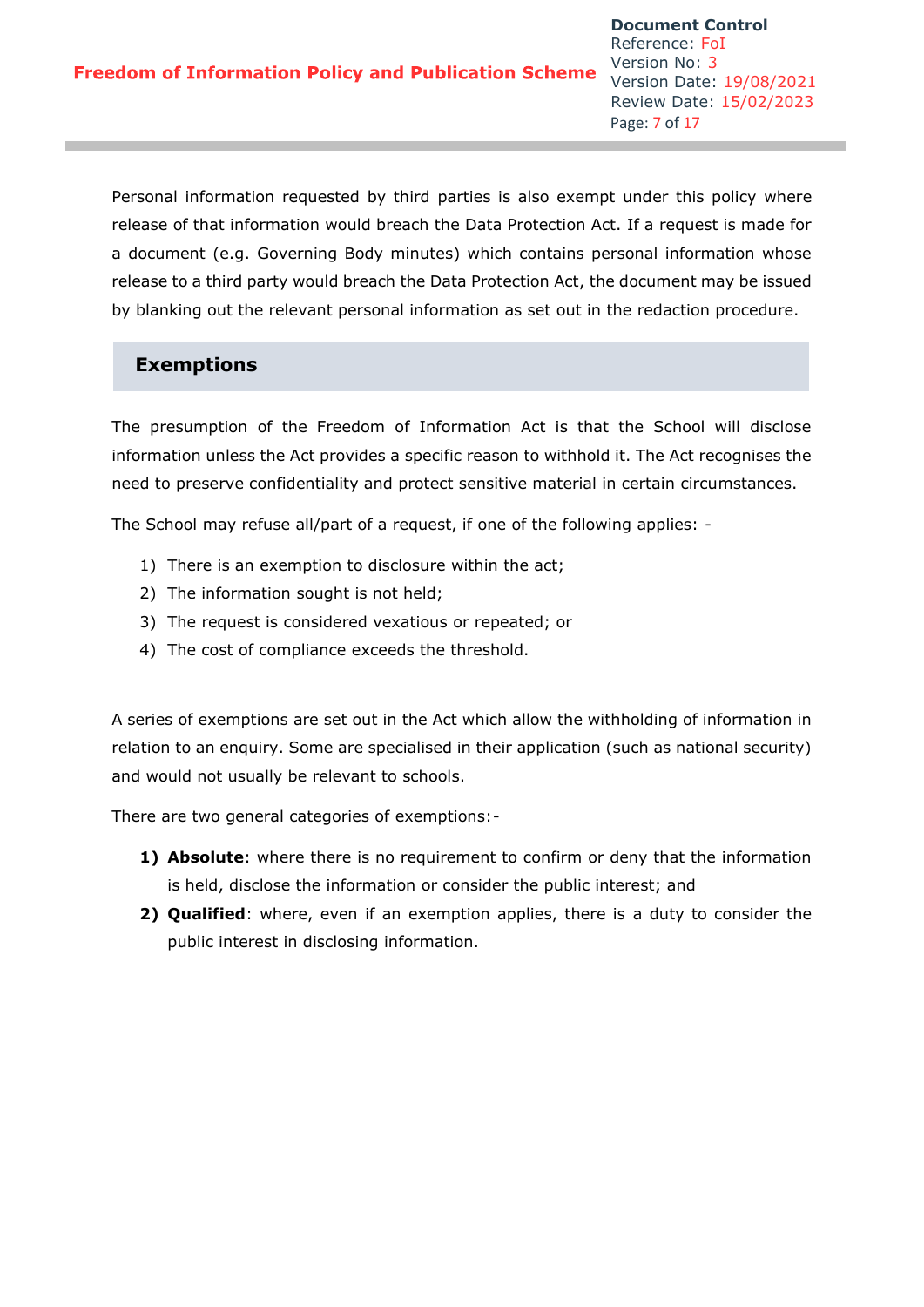### **Absolute Exemptions**

There are eight absolute exemptions set out in the Act. However, the following are the only absolute exemptions which will apply to the School: -

- Information accessible to the enquirer by other means (for example by way of the School's Publication Scheme);
- National Security/Court Records;
- Personal information (i.e. information which would be covered by the Data Protection Act);
- Information provided in confidence.

If an absolute exemption exists, it means that disclosure is not required by the Act. However, a decision could be taken to ignore the exemption and release the information taking into account all the facts of the case if it is felt necessary to do so.

# **Qualified Exemptions**

If one of the below exemptions apply (i.e. a qualified disclosure), there is also a duty to consider the public interest in confirming or denying that the information exists and in disclosing information.

The qualified exemptions under the Act which would be applicable to the School are: -

- Information requested is intended for future publication (and it is reasonable in all the circumstances for the requester to wait until such time that the information is actually published);
- Reasons of National Security;
- Government/International Relations;
- Release of the information is likely to prejudice any actual or potential legal action or formal investigation involving the School;
- Law enforcement (i.e. if disclosure would prejudice the prevention or detection of crime, the prosecution of offenders or the administration of justice);
- Release of the information would prejudice the ability of the School to carry out an effective audit of its accounts, resources and functions;
- For Health and Safety purposes;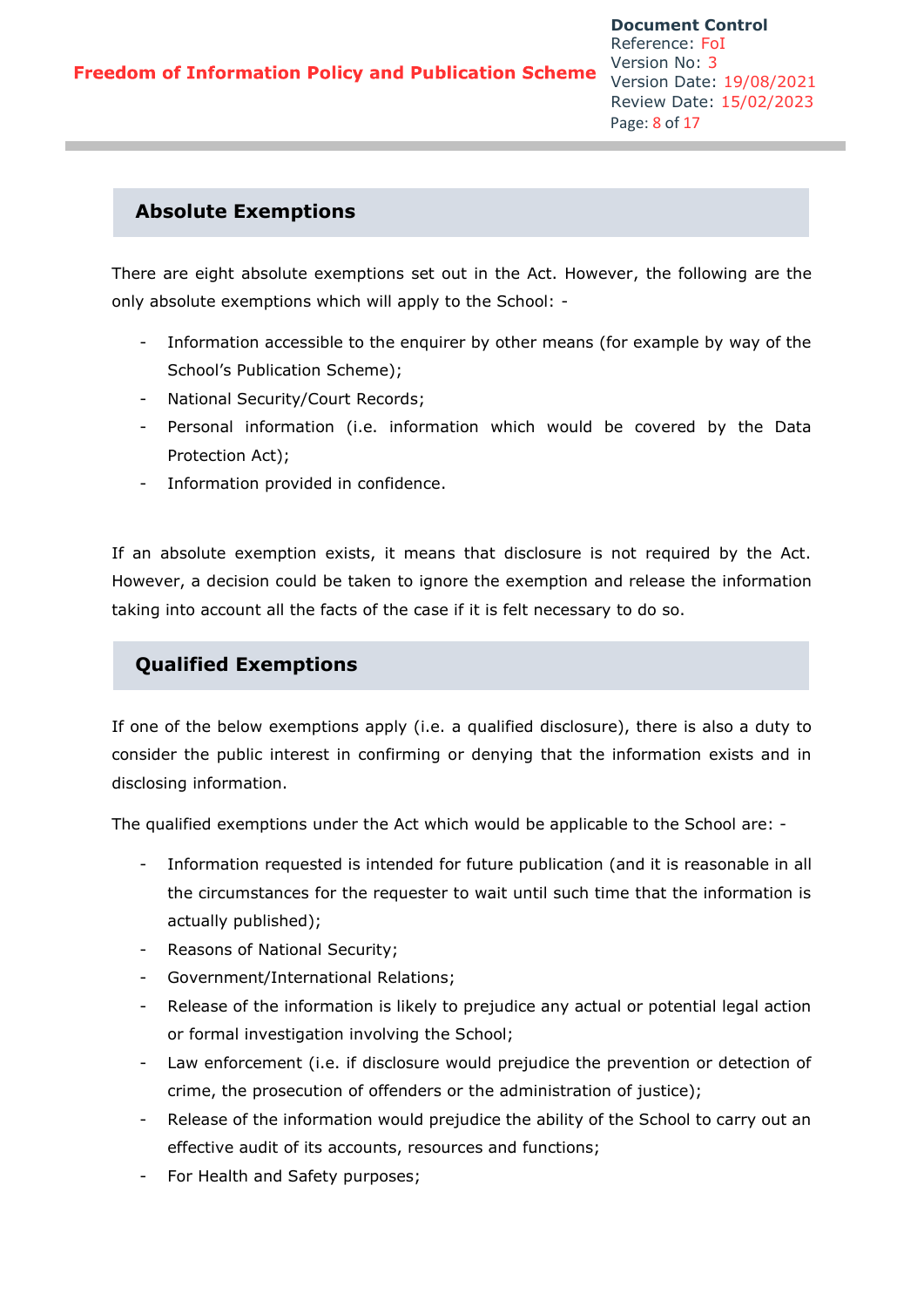- Information requested is Environmental information;
- Information requested is subject to Legal professional privilege; and
- For *Commercial Interest* reasons.

Where the potential exemption is a qualified exemption, the School will consider the public interest test to identify if the public interest in applying the exemption outweighs the public interest in disclosing it.

In all cases, before writing to the enquirer, the person given responsibility by the School for dealing with the request will need to ensure that the case has been properly considered, and that the reasons for refusal, or public interest test refusal, are sound.

### **Refusal**

If it is decided to refuse a request, the School will send a refusals notice, which must contain:

- The fact that the responsible person cannot provide the information asked for;
- Which exemption(s) apply;
- Why the exemption(s) apply to this enquiry (if it is not self-evident);
- Reasons for refusal; and
- The School's complaints procedure.

For monitoring purposes and in case of an appeal against a decision not to release the information or an investigation by the Information Commissioner, the responsible person must keep a record of all enquiries where all or part of the requested information is withheld and exemptions are claimed. The record must include the reasons for the decision to withhold the information.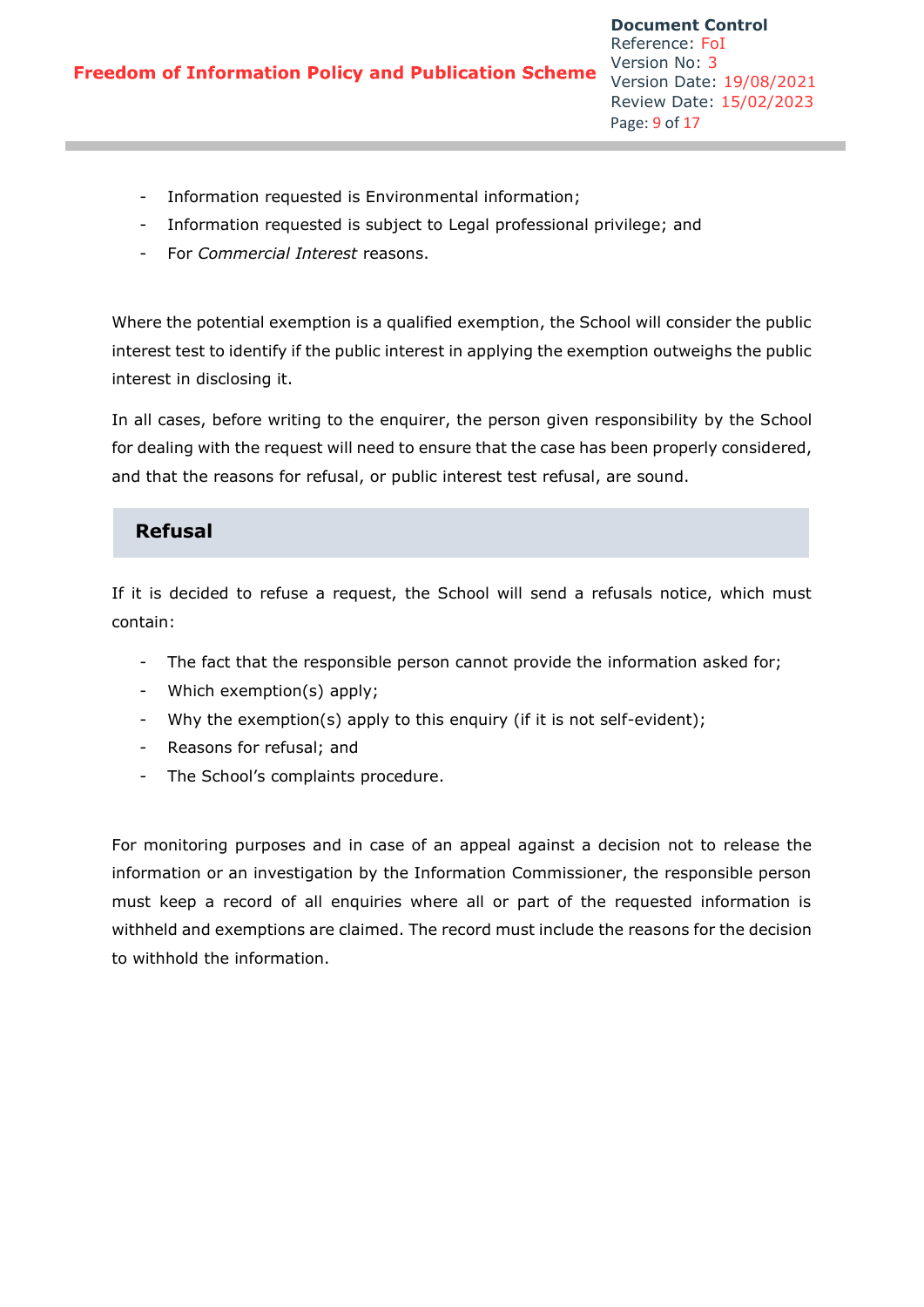# **Section 2 – Freedom of Information Publication Scheme**

This publication scheme follows a model approved by the Information Commissioners Office.

This scheme is not a list of individual publications but rather a description of the classes of types of information that we are committed to publishing. This list is not an exhaustive list of all of the types of information that we publish. We try to proactively publish as much information as we can where the information would have a wider public interest.

This scheme does not include information that we consider to be sensitive, such as personal information, information prevented from disclosure by law or information about security matters.

# **Classes of Information**

There are six classes of information that we hold:

- Who we are and what we do
- What we spend and how we spend it
- What our priorities are and how we are doing
- How we make decisions
- Our policies and procedures
- The services we offer

### **Making Information Available**

Information will generally be made available on the school website. Where it is not possible to include this information on the school website, or when an individual does not wish to access the information by the website the school will indicate how information can be obtained by other means and provide it by those means. This may be detailed in response to a request or within the scheme itself. This will usually be by way of a paper copy.

In some exceptional circumstances, some information may be available only by viewing in person. Where this manner is specified, contact details will be provided. An appointment to view the information will be arranged within a reasonable timescale.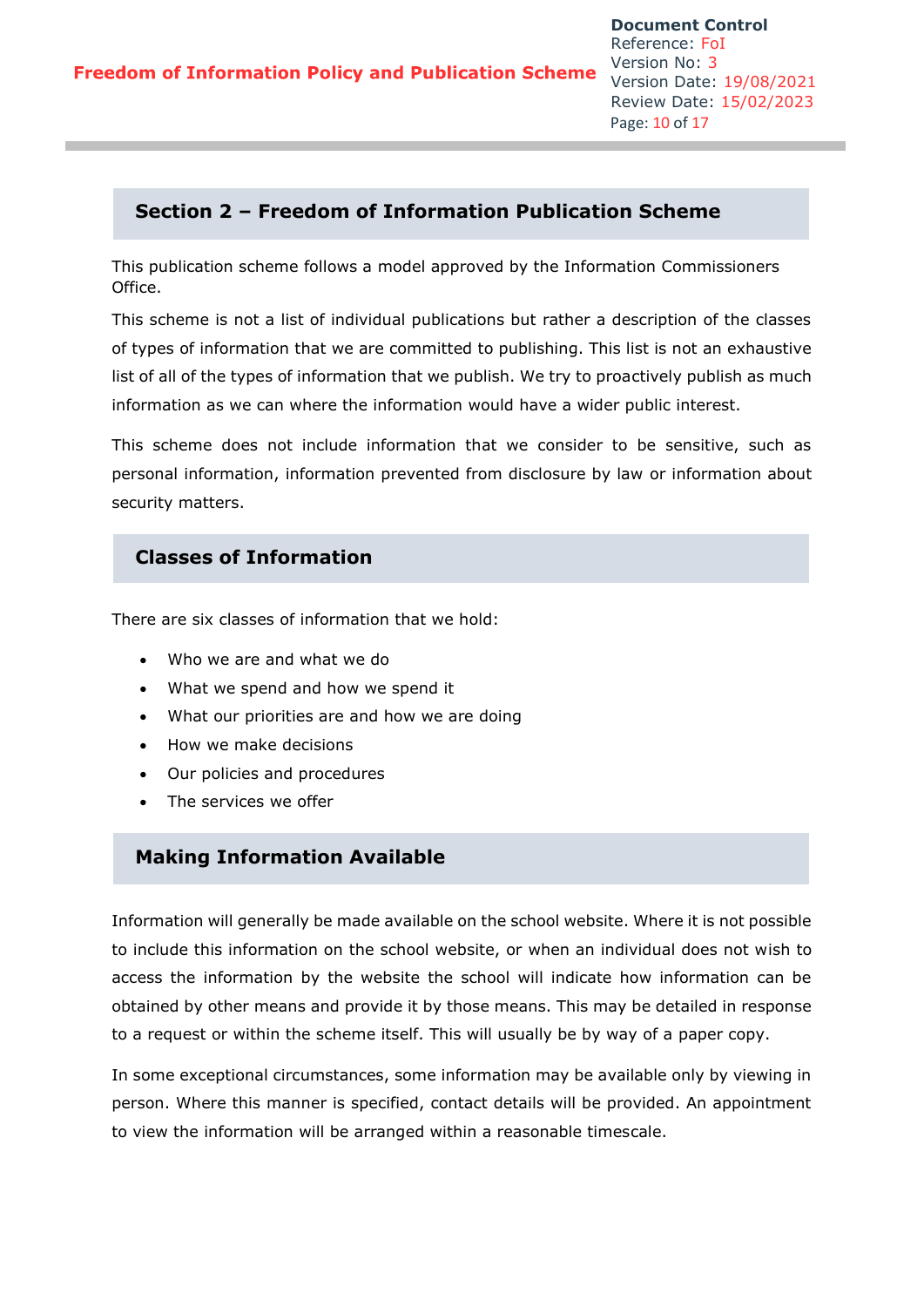### **How to Request Information**

Information will be provided in the language in which it is held or in such other language that is legally required. Where we are legally required to translate any information, we shall do so.

### **Charges for Information Published under this Scheme**

The school may charge individuals for information published under this scheme. The purpose of this scheme is to make the maximum amount of information readily available at the minimum inconvenience and cost to the public. Charges made by the school for routinely published material will be justified and transparent and kept to a minimum.

Material which is published and accessed on the website will be provided free of charge.

Charges may be made for information subject to a charging regime specified by law.

Charges will be made to cover:

- Photocopying;
- Postage and Packaging; &
- The costs directly incurred as a result of viewing information.

Single copies of information requested which are covered by the publication scheme will be provided free unless otherwise stated within the scheme. If the request involved a large amount of photocopying, printing or postage, then this may be at a cost. If this is the case we will let you know as well as let you know the cost before fulfilling your request.

If you require a paper version of any of the documents within the scheme please contact the school using the contact details below.

Telephone: 023 8084 8804

Email: [office@applemore.hants.sch.uk](mailto:office@applemore.hants.sch.uk)

Address: Roman Road, Dibden Purlieu, Southampton, SO45 4RQ.

Please mark all correspondence *Publication Scheme Request* in order to help us process your request quickly. If the information you are looking for isn't available via the scheme, you can still contact the school to ask if we have this information.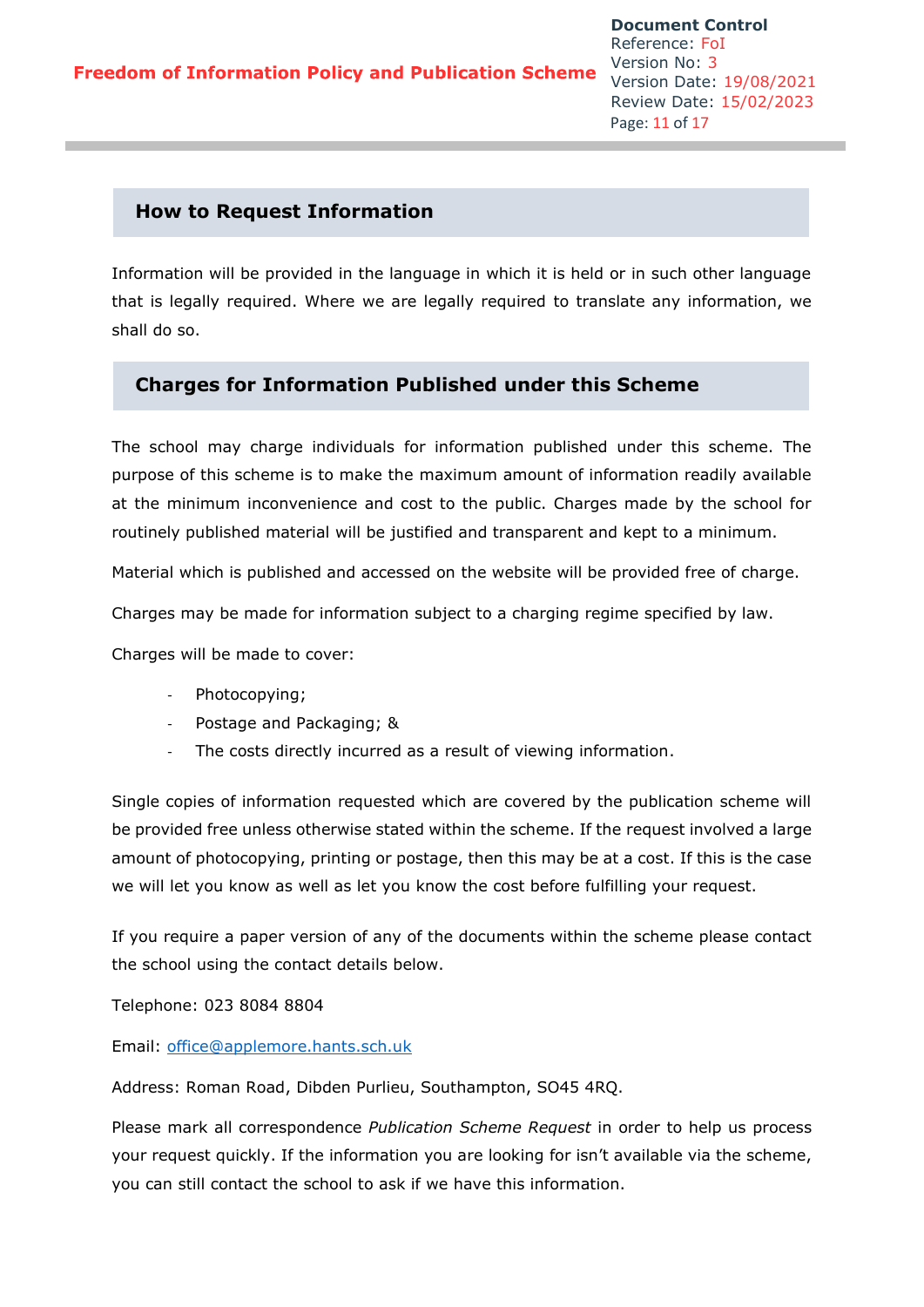# **The Publication Scheme**

| Who we are and what<br>we do                  | <b>Description</b>                                                                                                                                                                                                                                                                                                                                                                                                                                                                                                                                                                                                                                                                                                                                                                                                                                                                                                                                                                                                                                                                                                                                                                                                                                                                                                                                                                                                                                                                                                                                                                                                                                                                                                                                                                                                                                          |
|-----------------------------------------------|-------------------------------------------------------------------------------------------------------------------------------------------------------------------------------------------------------------------------------------------------------------------------------------------------------------------------------------------------------------------------------------------------------------------------------------------------------------------------------------------------------------------------------------------------------------------------------------------------------------------------------------------------------------------------------------------------------------------------------------------------------------------------------------------------------------------------------------------------------------------------------------------------------------------------------------------------------------------------------------------------------------------------------------------------------------------------------------------------------------------------------------------------------------------------------------------------------------------------------------------------------------------------------------------------------------------------------------------------------------------------------------------------------------------------------------------------------------------------------------------------------------------------------------------------------------------------------------------------------------------------------------------------------------------------------------------------------------------------------------------------------------------------------------------------------------------------------------------------------------|
| Information relating to the<br>Governing Body | Information contained in official governing body documents<br>including the governor's annual report:-<br>Who is who<br>$\bullet$<br>Basis of governors appointment<br>The manner in which the governing body is<br>$\bullet$<br>constituted<br>Category of the school<br>$\bullet$<br>A statement on progress in implementing the action<br>$\bullet$<br>plan drawn up following an inspection<br>Agreed minutes from governors board and<br>$\bullet$<br>committee meetings<br>A financial statement $-$ including gifts made to the<br>$\bullet$<br>school and amounts paid to the governors for<br>expenses<br>Information about the implementation of the<br>$\bullet$<br>governing body's policy on pupils with special<br>educational needs and any changes to the policy<br>during the last year<br>A description of arrangements for the admission of<br>$\bullet$<br>pupils with disabilities, including details of the steps<br>to prevent disabled students being treated less<br>favourably than other pupils, details of existing<br>facilities to assist access to the school by pupils with<br>disabilities, the accessibility plan covering future<br>policies for increasing access by those with<br>disabilities to the school<br>A statement of policy on whole staff development<br>identifying how teacher's professional development<br>impacts on teaching and learning.<br>Number of pupils on roll and rates of pupils<br>authorised and unauthorised absence<br>National curriculum assessment results for<br>appropriate key stages with national summary<br>figures<br>Instruments of government, including the date it<br>$\bullet$<br>takes effect<br>The term of office of each category of governor if it<br>$\bullet$<br>lasts less than 4 years and the name of anybody<br>entitled to appoint any category of governor. |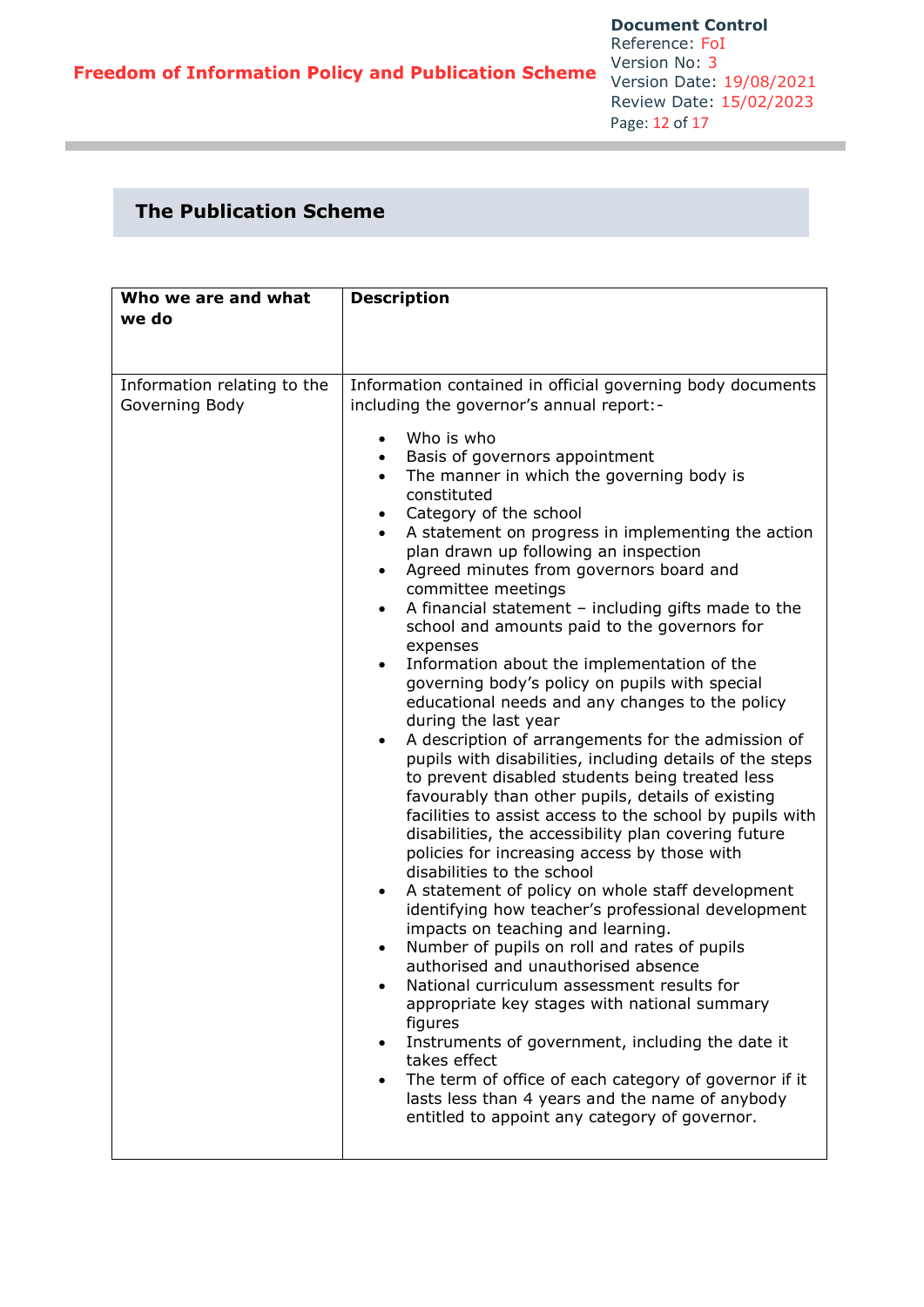| What we spend and how<br>we spend it                                  | <b>Description</b>                                                                                                                                                                                              |
|-----------------------------------------------------------------------|-----------------------------------------------------------------------------------------------------------------------------------------------------------------------------------------------------------------|
| Financial statement for the<br>current and previous<br>financial year | Relating to projected and actual income and expenditure,<br>procurement, contracts and financial audit. Includes budget<br>plans, financial statements and financial audit reports                              |
| Details of expenditure                                                | Sets out details of items of expenditure over £5,000<br>including the cost, name of supplier and information about<br>the transaction                                                                           |
| Procurement and contracts                                             | Details of the procurement and contracts the school has<br>entered into or details relating to the organisation who has<br>carried out this process on the schools behalf (for example<br>the local authority). |
| Pay policy                                                            | A copy of the pay policy that the school uses to govern staff<br>pay.                                                                                                                                           |
| Allowances                                                            | Details of allowances and expenses that can be incurred by<br>staff and governors.                                                                                                                              |
| Pupil Premium                                                         | How the school uses pupil premium.                                                                                                                                                                              |
| Utilities and school running<br>expenditure                           | Details of the schools overheads and running costs.                                                                                                                                                             |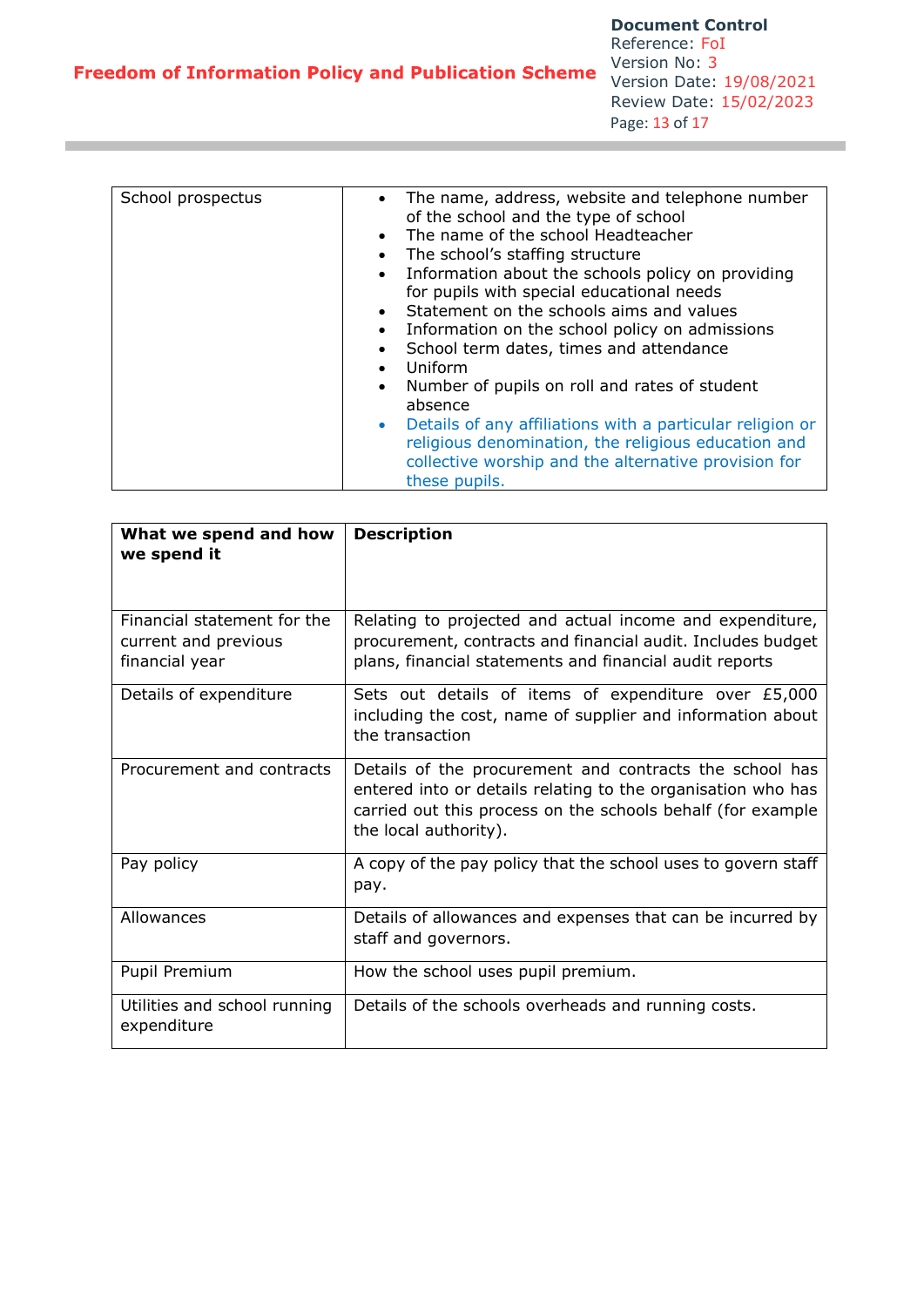| What our priorities are<br>and how we are doing          | <b>Description</b>                                                                                                                                                                                                    |
|----------------------------------------------------------|-----------------------------------------------------------------------------------------------------------------------------------------------------------------------------------------------------------------------|
| Ofsted report                                            | A published report of the outcome of our latest Ofsted<br>inspection.                                                                                                                                                 |
| Performance management<br>Policy                         | Statement of procedures adopted by the governing body<br>relating to the performance management of staff and the<br>annual report of the Headteacher on the effectiveness of<br>appraisal procedures.                 |
| Charging and remissions<br>policies                      | A statement of the school's policy with respect to charges<br>and remissions for any optional extra or board and lodging<br>for which charges are permitted, for example school<br>publication, music tuition, trips. |
| Health and Safety Policy<br>and Risk Assessment          | Statement of general policy with respect to health and<br>safety at work of employees (and others) and the<br>organisation and arrangements for carrying out the policy.                                              |
| Staff Conduct, Discipline<br>and Grievance               | Statement of procedure for regulating conduct and<br>discipline of school staff and procedures by which staff may<br>seek redress for grievance.                                                                      |
| Curriculum circulars and<br><b>Statutory Instruments</b> | Any statutory instruments, departmental circulars and<br>administrative memoranda sent by the Department of<br>Education to the Headteacher or governing body relating to<br>the curriculum.                          |

| <b>How we make decisions</b>                     | <b>Description</b>                                                                                                                                             |
|--------------------------------------------------|----------------------------------------------------------------------------------------------------------------------------------------------------------------|
| Admissions Policy/<br>Decisions (not individual) | This does not include individual decisions. This is a<br>statement of our policy with regards to admissions and how<br>we make decisions regarding admissions. |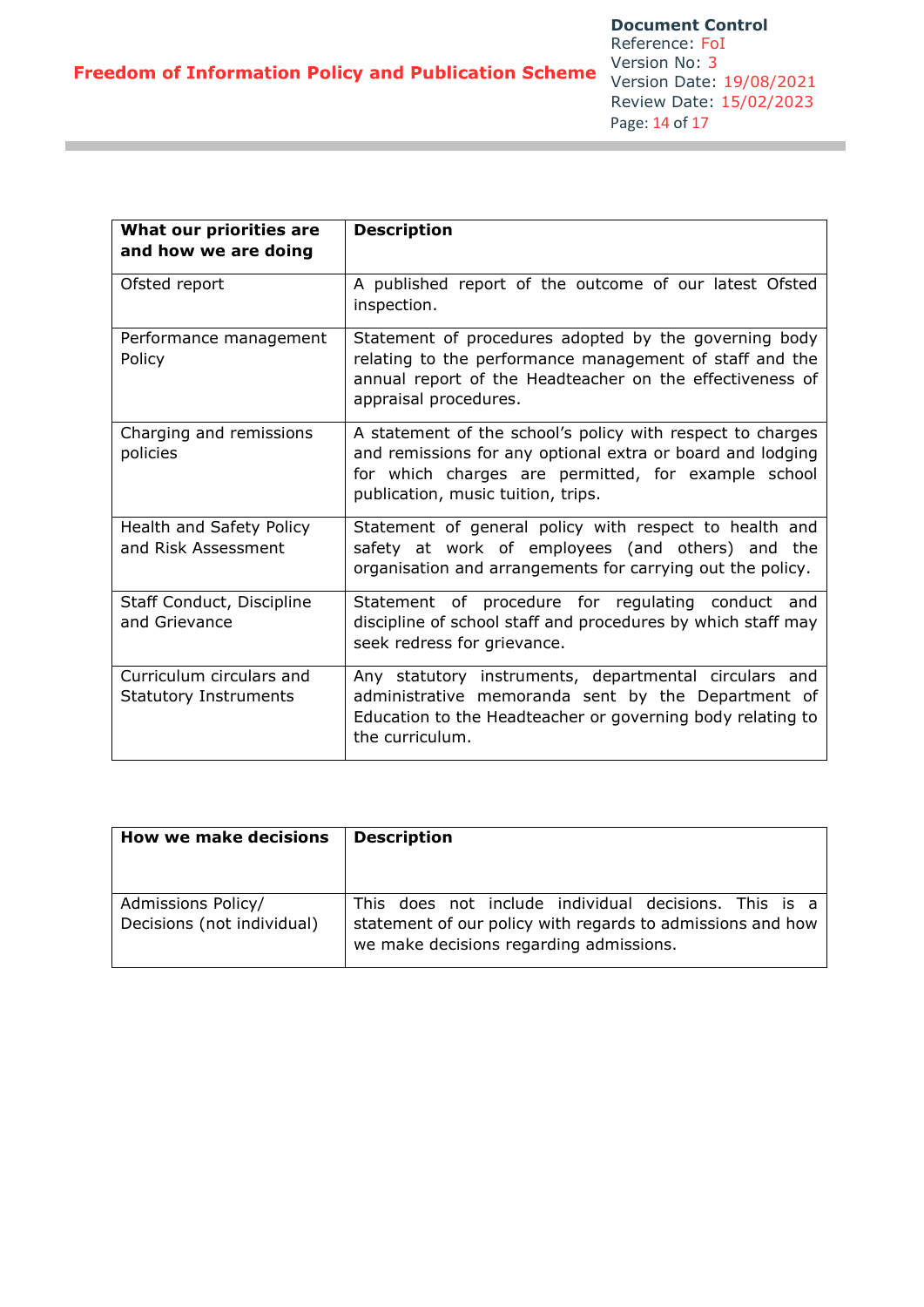| Our policies and<br>procedures                   | <b>Description</b>                                                                                                                                                                                |
|--------------------------------------------------|---------------------------------------------------------------------------------------------------------------------------------------------------------------------------------------------------|
| Home-School Agreement                            | Written statements of the schools aims and values, the<br>schools responsibilities, the parental responsibilities the<br>schools expectations of its pupils for example homework<br>arrangements. |
| Curriculum Policy                                | Statement on following the national curriculum subjects,<br>including any syllabus used by the school.                                                                                            |
| <b>Complaints Policy</b>                         | Statement of procedures for dealing with complaints                                                                                                                                               |
| <b>Equality and Diversity</b><br>Policy          | Statement on ensuring that the school follows and promotes<br>equality and diversity.                                                                                                             |
| Child protection and<br>safeguarding policy      | Statement of policy for safeguarding and promoting welfare<br>of pupils at the school.                                                                                                            |
| Relationships and Sex<br><b>Education Policy</b> | Statement of policy with regard to sex and relationship<br>education                                                                                                                              |
| <b>Inclusion Policy</b>                          | Information about the school's policy on providing for pupils<br>with special educational needs.                                                                                                  |
| <b>Behaviour Policy</b>                          | Statement of general principles on behaviour and discipline<br>and of measures taken by the Headteacher to prevent<br>bullying.                                                                   |
| <b>Collective Worship</b>                        | Statement of arrangements for the required daily act of<br>collective worship.                                                                                                                    |

| The services we offer              | <b>Description</b>                                          |
|------------------------------------|-------------------------------------------------------------|
| <b>Extra-curricular Activities</b> | Details of these are contained in our newsletter, leaflets, |
| and out of school clubs            | internal digital signage, and school website.               |